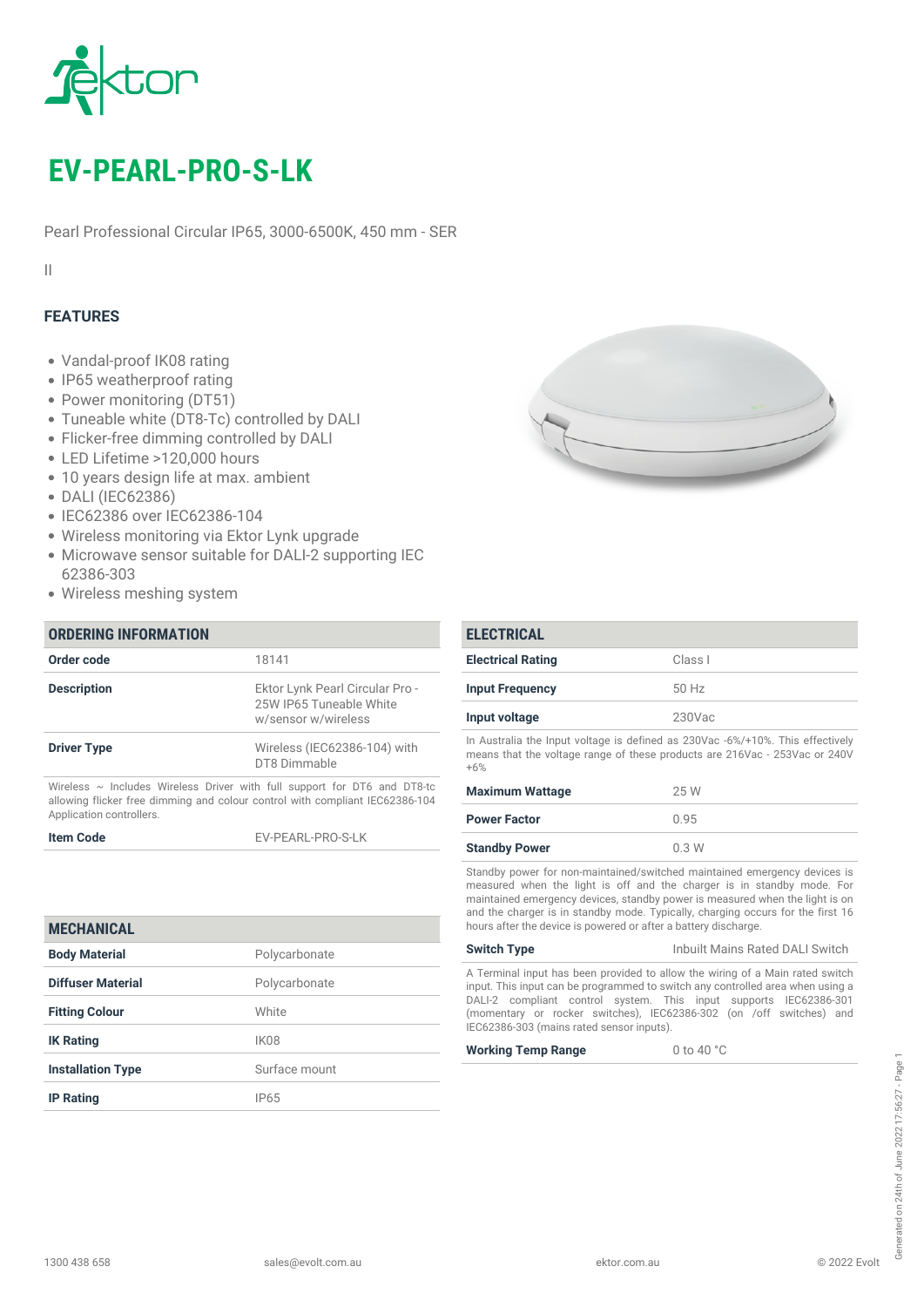

| <b>LAMP</b>                                                                                                                                                                                                                                  |                        |
|----------------------------------------------------------------------------------------------------------------------------------------------------------------------------------------------------------------------------------------------|------------------------|
| <b>Macadam Steps (SDCM)</b>                                                                                                                                                                                                                  | 3-step MacAdam Ellipse |
| <b>CCT Configuration</b>                                                                                                                                                                                                                     | <b>TUNEABLE WHITE</b>  |
| Full support for DALI-2 DT8 has been provided which allows White colour control<br>on a compliant DALI-2 control system. This function can be used to set a<br>desired colour or to transition between colours depending on the time of day. |                        |

| <b>CRI</b>              | >84    |
|-------------------------|--------|
| <b>Lamp/LED Current</b> | 650 mA |
| Lamp/LED voltage        | 33 V   |

#### *LED LIFETIME*

*LED Lifetime >120000 hrs*

*This is the Reported LED Lifetime in Hours based on TM-21. Ektor does not list the projected or calculated LED lifetime, which is normally longer as TM-21 Addendum B explicitly states "The Calculated and Projected Lp(Dk) are not to be reported". This Lifetime refers to the life of a single LED however the system life is longer since the probability and binomial distribution of all LEDs in the system means that the average led is performing above the specification and compensates for the LEDs falling below.*

| Ambient Temp (°C) | 25 °C         | 40 $^{\circ}$ C |
|-------------------|---------------|-----------------|
| L90B10            | 43000 hrs     | 43000 hrs       |
| <b>L80B10</b>     | 90000 hrs     | 90000 hrs       |
| <b>L70B10</b>     | $>120000$ hrs | >120000 hrs     |
| <b>L70B50</b>     | $>120000$ hrs | >120000 hrs     |

*This rating defines the performance of the led within its lifetime. L relates to lumen depreciation, where the proceeding number gives the resultant lumen output at the end of it reported lifetime. L70, would mean 30% lumen depreciation which means 70% of its initial output and is tested accordingly to TM-21. The B part refers to failures, which can be define as the percentage of LEDs which fall below the L value in the projected lifetime. A value of B10 refers to 10% failure and a value of B50 refers to 50% failure. After the defined lifetime, the system will reach the defined lumen depreciation and the average led failures is defined by the B rating. The B rating is defined in and tested to IEC62717.*

| <b>TM-21 Test Hours</b> | 20000 hrs |  |
|-------------------------|-----------|--|
|                         |           |  |

| <b>COLOUR TEMPERATURE</b> |                   |
|---------------------------|-------------------|
| <b>CCT</b>                | 3000K to 6500K    |
| <b>CCT Colour</b>         | Tunable White     |
| <b>System Lumens</b>      | $>3200$ $\rm{Im}$ |

*All photometric data has a tolerance of ±10%.*

### *DRIVER*

| <b>Dimmable</b>          | Yes                                          |
|--------------------------|----------------------------------------------|
| <b>Driver Included</b>   | Yes                                          |
| <b>Integrated Driver</b> | Nο                                           |
| <b>Driver Type</b>       | Wireless (IEC62386-104) with<br>DT8 Dimmable |

*Wireless ~ Includes Wireless Driver with full support for DT6 and DT8-tc allowing flicker free dimming and colour control with compliant IEC62386-104 Application controllers.*

| <b>Power Monitoring</b> |  |
|-------------------------|--|
|-------------------------|--|

*Power Monitoring DALI Device type 51 power monitoring*

*Inbuilt DALI-2 support for Device type 51 - Power monitoring for use with DALI-2 compliant control systems which allows the reporting of the products total power consumption for power aggregation and measurements.*

| <b>Wiring Type</b> | Re-wireable terminal block (6 |
|--------------------|-------------------------------|
|                    | pin)                          |

## *SENSOR (S SUFFIX) Adjustable Detection Area / Sensitivity Yes Adjustable Hold Time Yes Adjustable Standby Level Yes Adjustable Standby Period Yes Corridor Function Yes Dawn Reset No Detection Range 10 m Dusk Mode No Lux Adjustment No Manual Override Yes Sensor Communication DALI 2*

*Inbuilt DALI-2 Sensor for use with DALI-2 Compliant control systems. Some features and functions are only available for use with DALI-2 Application controllers which support the features. This product also supports a standalone mode for limited use without a DALI-2 application controller.*

| <b>Sensor Type</b>     | Microwave |
|------------------------|-----------|
| <b>Switched Output</b> | No        |
| <b>Time Delay</b>      | Via DALL  |

### *COMPLIANCE*

| <b>Product Design Life</b> | 10 years |
|----------------------------|----------|
|                            |          |

*The product design life relates to the total product life which includes LEDs, drivers and the enclosure. This is different to the LED lifetime which only refers to the economical lifetime of the LEDs at which time the lumen output has dropped below the L Value. The product design life is calculated at the maximum ambient or working temperature of the product and takes into account the Daily Use.*